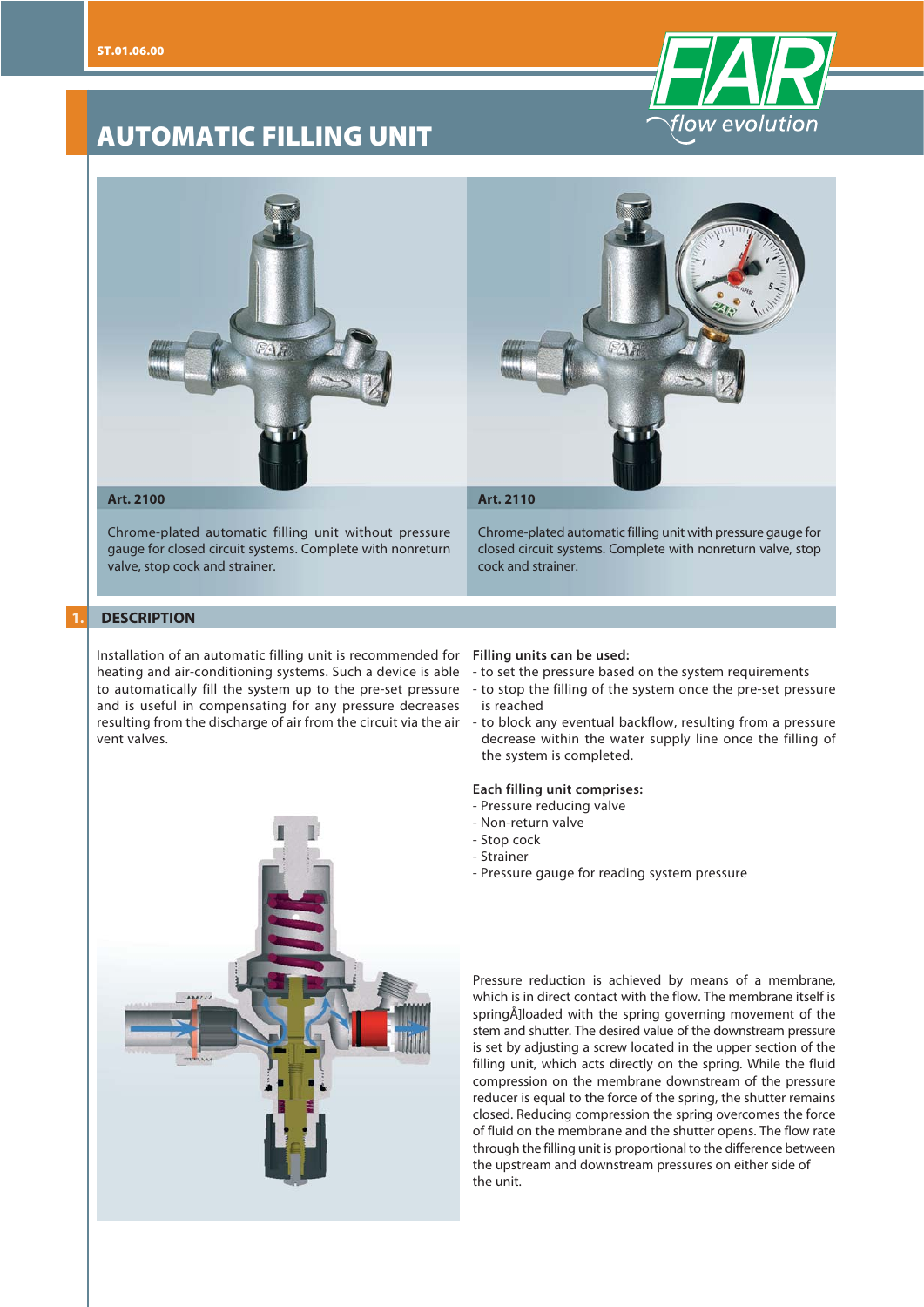#### **2. CONSTRUCTION FEATURES**

The pressure reducing device comprises a spring adjustable by means of the calibration screw; a membrane which responds to the water pressure of circuit and a shutter controlling the fluid inlet into the circuit.

Calibration of the filling unit is achieved by adjusting the screw in the upper section. To raise the pressure the screw must be turned in a clockwise direction. Turning the screw counter-clockwise will decrease the pressure. The pressure is adjustable from 0,5 up to 4 bar.

> The pressure gauge is required for reading downstream pressure, i.e. the pressure of the supply circuit.

To achieve optimum performance from the filling unit and its associated components it is essential to keep the water free of impurities. Such impurities could damage membranes, or gaskets with prejudice to the sealing and operating efficiency of components.

Once the system has been filled it is possible to isolate the water supply line from the heating system by closing the stop cock. The water flow can thus be shut off in the event of any malfunction within the system.

This is done usually by qualified staff as it should be regular re-opened in order to allow reinstatement.

The role of the non-return valve is crucial. It is this device which prevents backflow into the water supply line. Such a situation might arise in the event of a pressure rise within the closed circuit due to an increase in temperature, or a pressure reduction within the water supply line.

6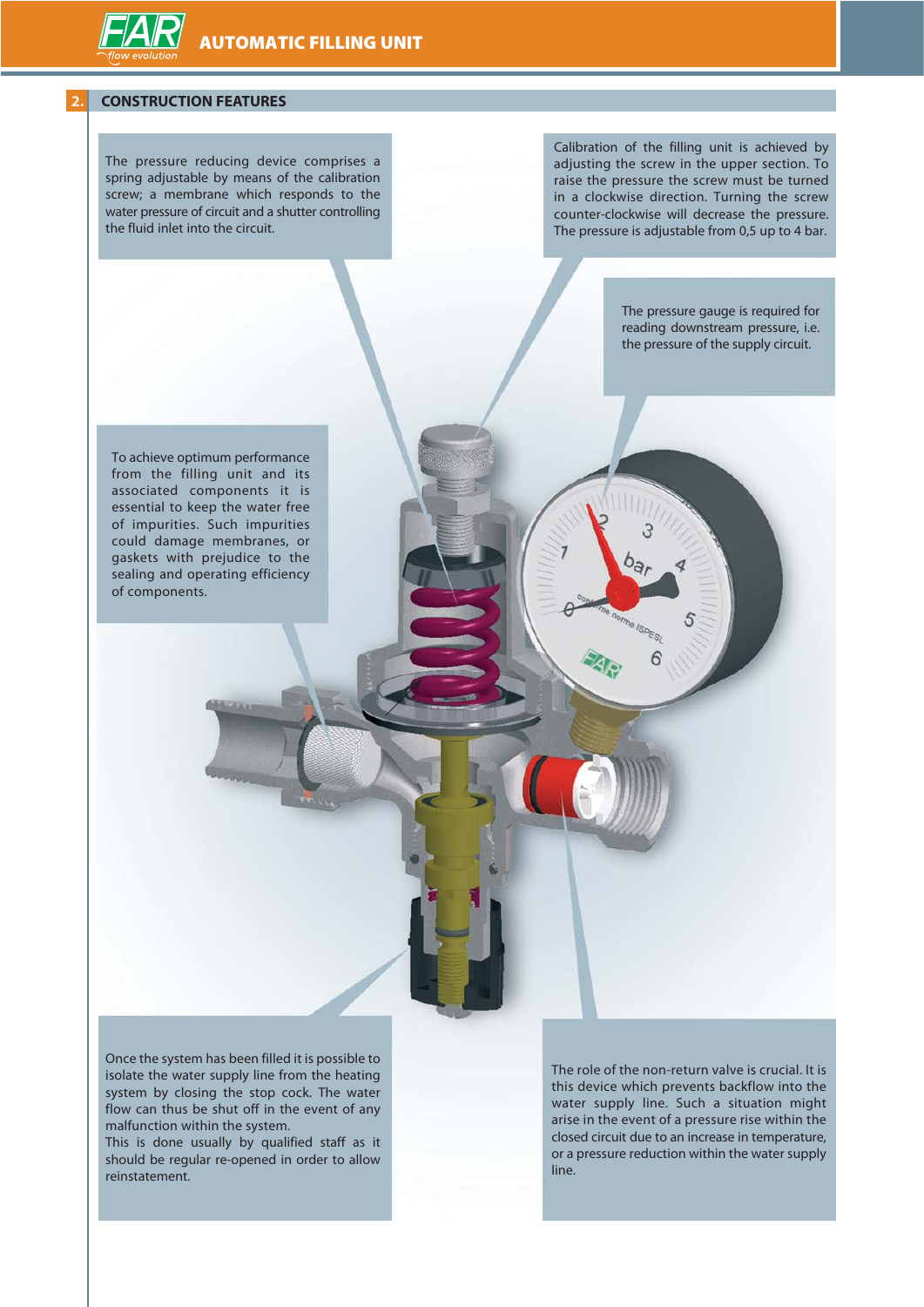# **AUTOMATIC FILLING UNIT**







The filling unit must be installed in line with the direction of the arrow printed on the body.

It can be installed in any position except for upside down, which could result in eventual build up of impurities on the membrane, making it unable to react to small variations in pressure.



The filling unit is normally installed on the feed line between two shut off valves, so that it can be removed without draining the whole system. During installation the regulating screw must be totally unscrewed and the valves A and B closed. When valve A is opened the upstream pressure of the filling unit is the same as the water network pressure or as the outgoing pressure of the pressure reducing valve located after the meter, and downstream of the filling unit the pressure will be zero. Then turn the calibration screw, screwing it 'till the pressure gauge on the unit shows the desired filling pressure. Now lock the screw with the matching nut, in order to avoid any irregularity due to vibration or tampering. By opening valve B system filling can be

effected in order to achieve the pre-set pressure.

It is advisable to install the filling unit with a bypass, in order to reduce filling time. For example: it is possible to fill 2/3 of system with the bypass and the rest with the unit, so as to make easy the eventual bleeding of some air from the system. After the first filling it is recommended that the strainer be cleaned. In order to do this it is essential to: close the shut-off valve on the general feed, close the unit stop cock and unscrew the nut and union. Now remove the strainer and clean it under running water. For easier handling it is advisable to install a 3-piece joint downstream of the filling unit, so as to be able to take it off by simply unscrewing two nuts.